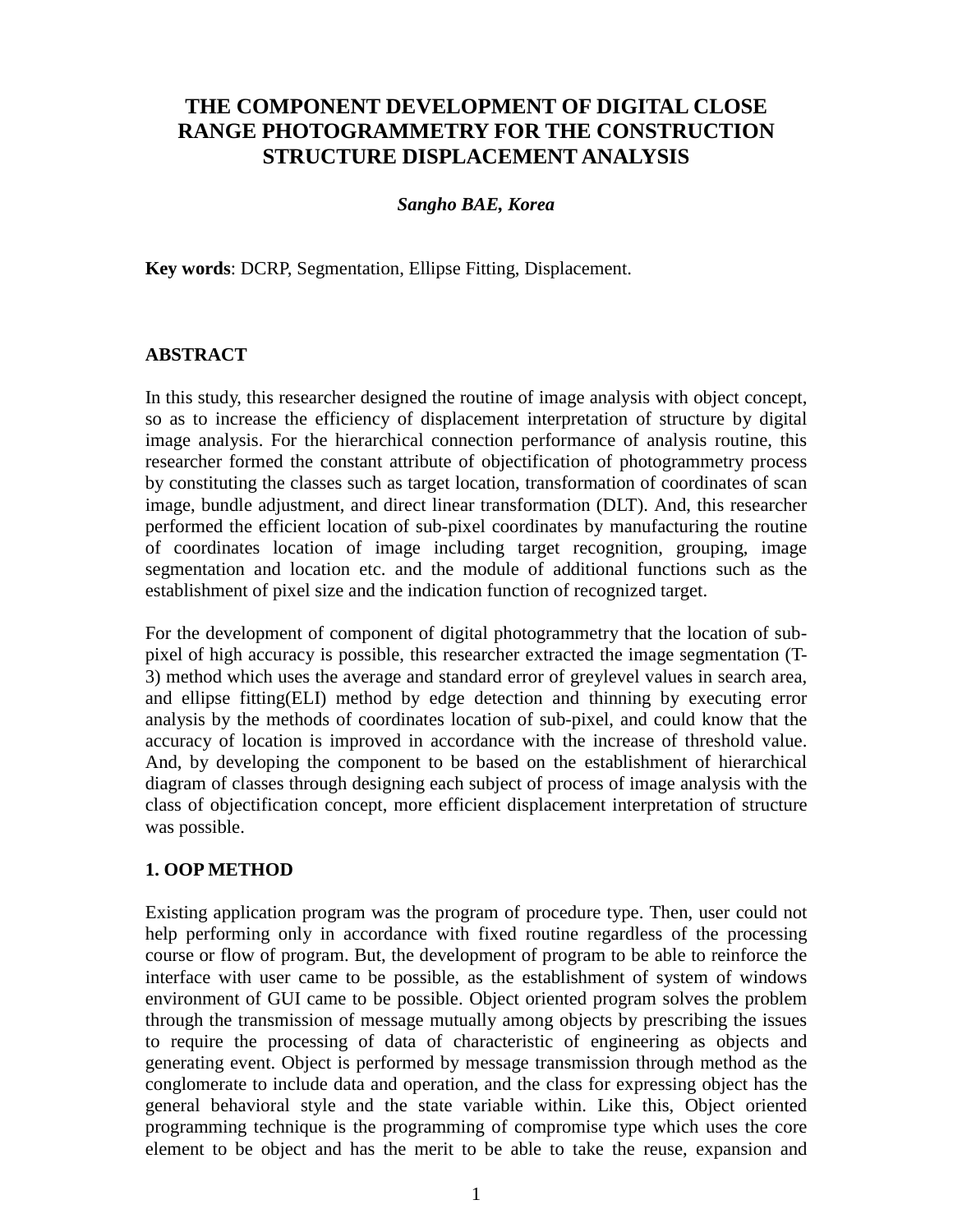conservation of object efficiently from the viewpoint of characteristic of software.In this study, this researcher used the object oriented programming technique which introduces the object oriented design concept in the software engineering. Fig. 1 is what showed the hierarchical diagram of class of windows application program to move on the basis of message. Then, user gets to complete program by defining the reaction on event. (Bae,1999)



### Fig. 1 Hierarchical Diagram of Class of Digital Photogrammetry

Table 1 Image Segmentation Methods and Target Location Methods

| Image Segmentation |                                                                  |                  | Target Location                         |  |  |
|--------------------|------------------------------------------------------------------|------------------|-----------------------------------------|--|--|
| Symbol             | Method                                                           | Symbol<br>Method |                                         |  |  |
| $T-1$              | $T = (G_{ave} + G_{min})/2$                                      | CT <sub>1</sub>  | Centroid.1 (w=Const.)                   |  |  |
| $T-2$              | $T = T_{mean} - 3 \cdot T_{std}$ or $B_{mean} + 3 \cdot B_{std}$ | CT <sub>2</sub>  | Centroid.2 (w=Brightness)               |  |  |
| $T-3$              | $T = \alpha_1 \mu + \alpha_2 \sigma$                             | C <sub>T3</sub>  | Centroid.3 (w=Brightness <sup>2</sup> ) |  |  |
| $T - 4$            | $T = \mu$                                                        |                  |                                         |  |  |
| $T-5$              | $T = (G_{\text{max}} + G_{\text{ave}})/2$                        | EL1              | Ellipse Fitting.1                       |  |  |
| T-6                | $T = (G_{\text{max}} + G_{ave})/3$                               | EL <sub>2</sub>  | Ellipse Fitting.2                       |  |  |

# **1.1 Manufacture of Class**

Class is for defining the data structure and behavioral style of similar objects, and object gets to show event in the class which defined the data form, structure and reaction indication of itself. So, this researcher designed hierarchical diagram, so that the hierarchical connection performance through the co-ownership of class may be possible.

#### 1.1.1 Sub-pixel

For the target recognition and the coordinates location of target, this researcher manufactured target class by constituting the object which defined relevant method and property as one class. This researcher enabled the property to be suitable for the demand of user to be equipped, by forming the automatic recognition routing of target through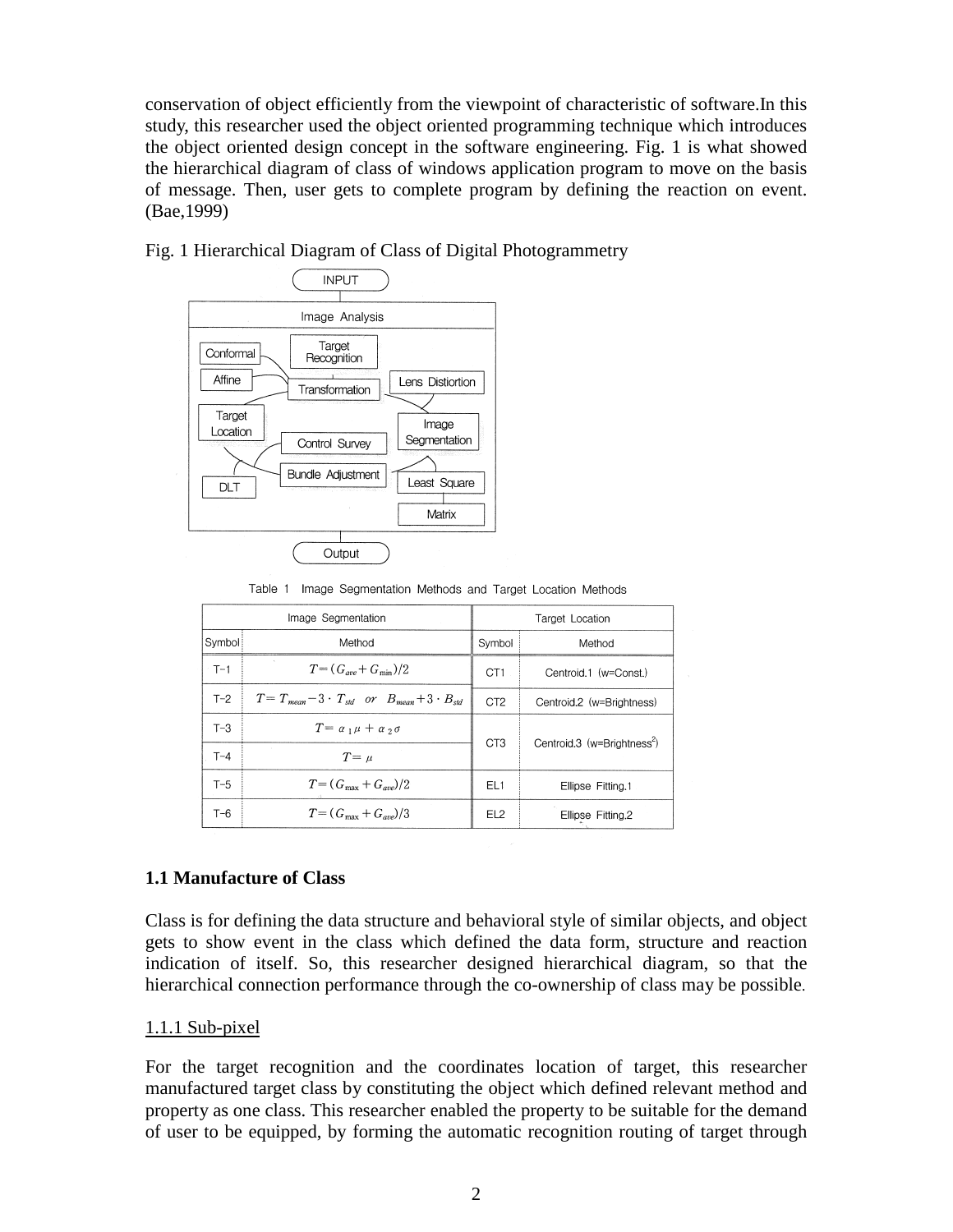making image into digital data and by objectifying the method on image segmentation and sub-pixel location for the improvement of location accuracy of image coordinates. And, in the performance of target class which uses the data of scan image, this researcher defined the object of format of scan image for the maintenance of realiability of measured result. As target occupies a part of digital image to be expressed with the greylevel value of 0-255 and forms the group of similar greylevel value, this researcher performed target grouping to use the information of greaylevel of the data format of lattice type in search area so as to prescribe the form of target. This is one of the course of image analysis which is necessary for the routine of target recognition of automation concept. This researcher decided the pixel beyond the initial greylevel value in search area by using the information of greylevel of image and designed the routine of automatic/semi-automatic target recognition, so that the case that the interval among pixels is within 5 pixel may be recognized as one independent target, and planned the minimum size of target for recognizing with image as 5 pixel. And, so as to extract more improved method of coordinates location of sub-pixel of accuracy, this researcher established and used the algorithm of 6 kinds of methods of image segmentation and of 5 kinds of location methods like table 1.(Chapman,1992, Jansa, 1995, Shortis,1995, etc)

Fig. 2 offers pixel coordinates, image coordinates, and correction coordinates of lens distortion by the location methods of sub-pixel of target as what showed the windows of coordinates location which is performed in system area. And, it is involving the additional functions such as the illustration of central position of target which is based on interpretation method, the offer of pixel information of target area, the establishment of activity of target, and the change of No. of adjustment point etc. Image coordinates extracts message in turn with pixel unit and interpretation unit in accordance with the event to use mouse, and user may make target active or non-active passively with the automatic deletion of improper target by reject limit.

|                                                | . ZOOMI431.02570020.00200SANGHO.BMP                                                                                                                             | Е |
|------------------------------------------------|-----------------------------------------------------------------------------------------------------------------------------------------------------------------|---|
|                                                | -알고리즘 & 센터 좌표<br>4-1 : T-4, CT1 =   X 0441.0000 - Y:0267.0000<br>4-3: T-4, CT3 2   X 0441.0000 - Y:0257.0000                                                    |   |
| 설정<br>포 미 설정으로<br>$1 - 7$<br>타켓 비출장<br>그룹배서 삭제 | 4-4: T-4, EL1 3   CO441.0102 - V.0267.0102<br>43-00000 BS89 - Y:00001.0529<br>영상좌표<br>PC-0000 6391 - Y:0001.0531<br>보정좌표<br>평생 종사<br>타겟 변호 : 3 대칭 계수 : 0.993645 |   |
| 그룹 번호 : 3                                      | 502<br>번호 변관                                                                                                                                                    |   |

Fig. 2 Windows of Coordinates Location

# 1.1.2 Lease Square Method

LSM class decides the unknown value by performing the data processing to use surplus observation value. As for LSM, expression is possible with the procession of AX=L as the control method to be used most for the processing of observation value. So as to obtain unknown matrix, object oriented method regards individual procession to pass through operation course as object and shares these under definition to be class. That is,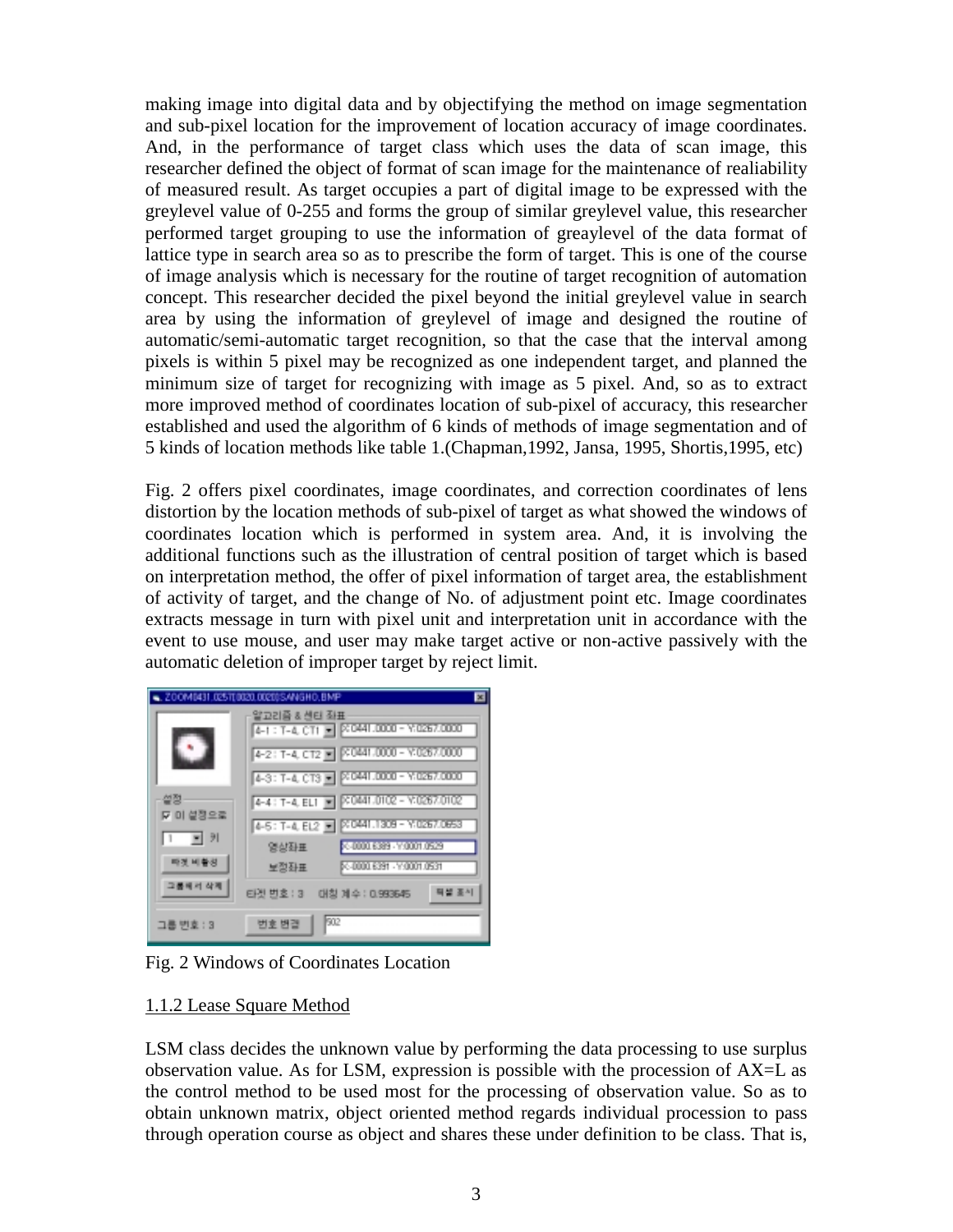it gets to handle the operation of procession by passing through the action course of object to form method and property. LSM class realizes unknown procession and covariance procession by using Cholesky method. Like this, the data to be presented through property and the behavior styles to show reaction indication get to form the performance of hierarchical operation course or the reconstitution of data by being transmitted to lower class.

#### 1.1.3 Scan Image

So as to interpret the film image acquired by using general camera, the control point of transformation of index role for transforming pixel coordinates $(X-Y)$  into photo coordinates(X'-Y') is necessary. Generally, in case of non-metric camera, the system of photo coordinates is established by measuring the corner of film. But, with this, it is difficult to obtain the location reliability of high accuracy including the location error of observer. In this study, this researcher established the coordinates system of image through the control of LSM of redundancy as the method for the improvement of accuracy of interpretation of scan image.

This researcher decided primary polynomial by observing film edge that location is easier than corner with surplus as the method for the decide of image format of scan image like Fig. 3 and established the system of image coordinates by verifying 4 line forms which were extracted.



Fig. 3 Image Format of Scan Image

$$
f(i_{1-4}) = y_j - a_i x_j - b_i = v_j \tag{1}
$$

$$
\Sigma \nu_j^2 = 0
$$
  

$$
\left[ \frac{\sum x_j^2 \sum x_j}{\sum x_j} \right] \begin{bmatrix} a_i \\ b_i \end{bmatrix} = \left[ \frac{\sum x_j y_j}{\sum y_j} \right]
$$
 (2)  

$$
[A][X] = [C]
$$

Formula (1) is the basic formula for the establishment of the system of image coordinates, and we may calculate the solution of LSM of surplus observation value by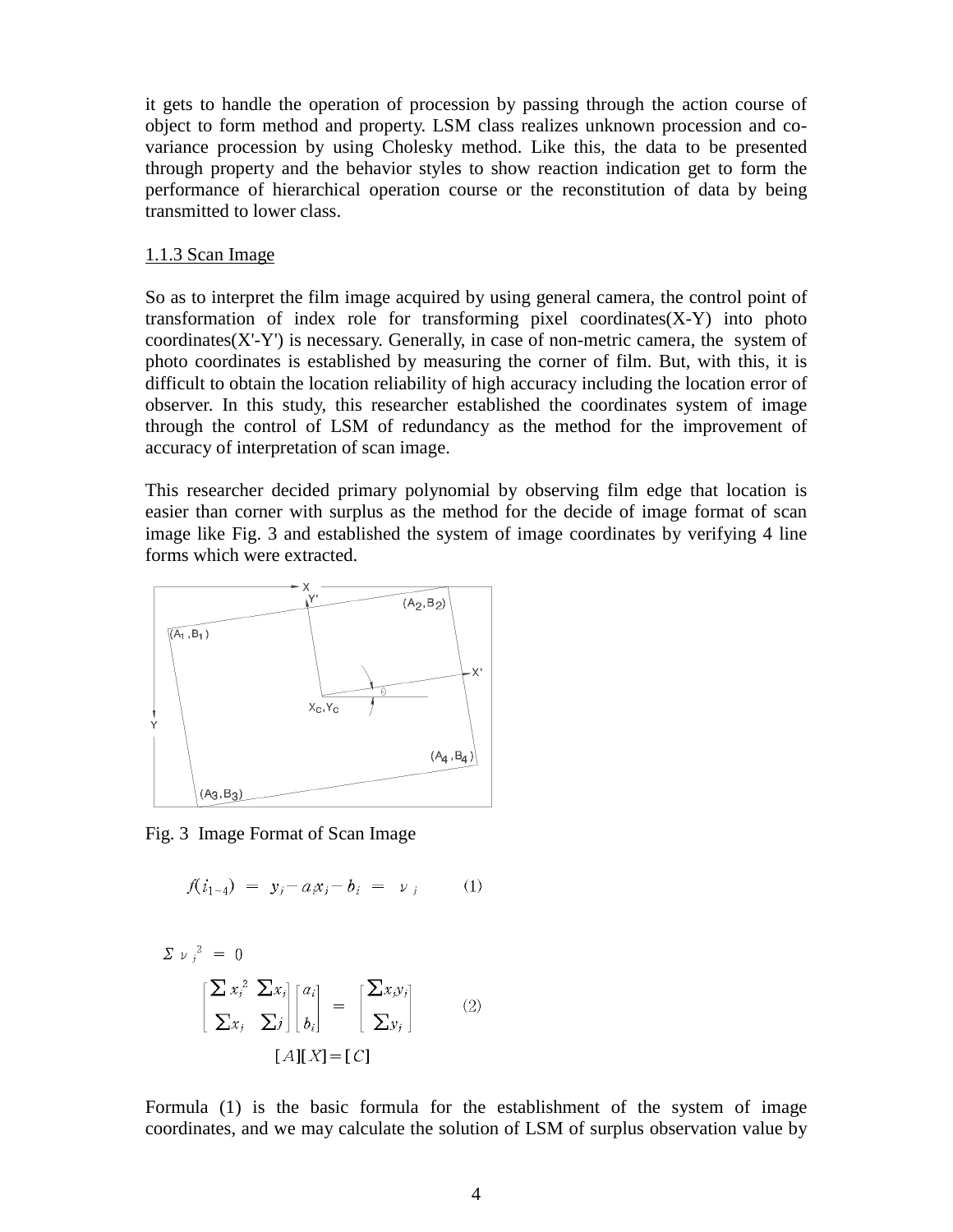arranging with the procession formulas like formula(2).

This researcher decided the rotary angle of central coordinates (Xc,Yc) of image, X' axis and Y' axis by using  $a_{i(1-4)}$  and  $b_{i(1-4)}$  of X procession and transformed pixel coordinates into image coordinates by the phase transformation of unequal angle of 2 dimension. This researcher measured the sub-pixel coordinates of point that the slant is greatest by analyzing greylevel information toward horizontal or vertical direction from the central point in the search area of edge. This researcher got to derive simple equation by using surplus data beyond minimum 3 points which were observed like this.

#### 1.1.4 3 dimensional Location

This researcher designed the mutual connection nature of analysis module and classes of digital photogrammetry and introduced the semi-automation concept to the process from the input section of image to the location interpretation. As for DLT, analysis course is simple and initial parameter is not required as the solution of linear relation. But, as the bundle adjustment technique for the image interpretation of high accuracy is non-linear solution to require initial parameter, this researcher manufactured DLT class for leading the automation processing of this. In DLT class, receiving the object control point in space and the image point to correspond with it from the section of input data and extracting the coefficient( $L_1$ ,- $L_{11}$ ) of DLT through the co-ownership of procession class get to decide the initial value of outside look element of ω,  $φ$ , κ,  $X_0$ ,  $Y_0$  and  $Z_0$ . And, this researcher sought the efficiency of technique of 3 dimensional location interpretation through on-line data processing by manufacturing the bundle adjustment class to share DLT class. As DLT routine requires the control point of 6 or more at lease and the image point to correspond with it for extracting 11 transformation parameters and it is linear solution, interpretation result changes sensitively in accordance with control point, image point and the arrangement. Therefore, this researcher designed bundle adjustment class to be able to decide 3 dimensional position by dynamic adjustment solution like Robust theory which is not static solution in consideration of the weight of location accuracy of control point and image coordinates. This is more roundabout non-linear solution to calculate the coordinates value and interpretation accuracy of unknown point by the repeated performance of space resection and space intersection.

# **1.2 Digital Photogrammetry System**

As windows environment enables the integral environment establishment which is based on the object oriented technique centering around event by reinforcing the interface with user, we should complete the systematic design about right recognition of analysis routine, approachableness, and processing etc. and the hierarchical diagram about the mutual compatibility and constant attribute etc. among classes, for the efficiency increase of digital photogrammetry. (Han,1995)

So, in this study, this researcher established the digital photogrammetry system of windows system, by designing the analysis routine that the independent connection performance is possible about input of 8 bit image, independent taking of picture information, abstraction of target image, decision of target area, reject limit, image segmentation, location, correction of distortion, decision of pixel size, pixel coordinates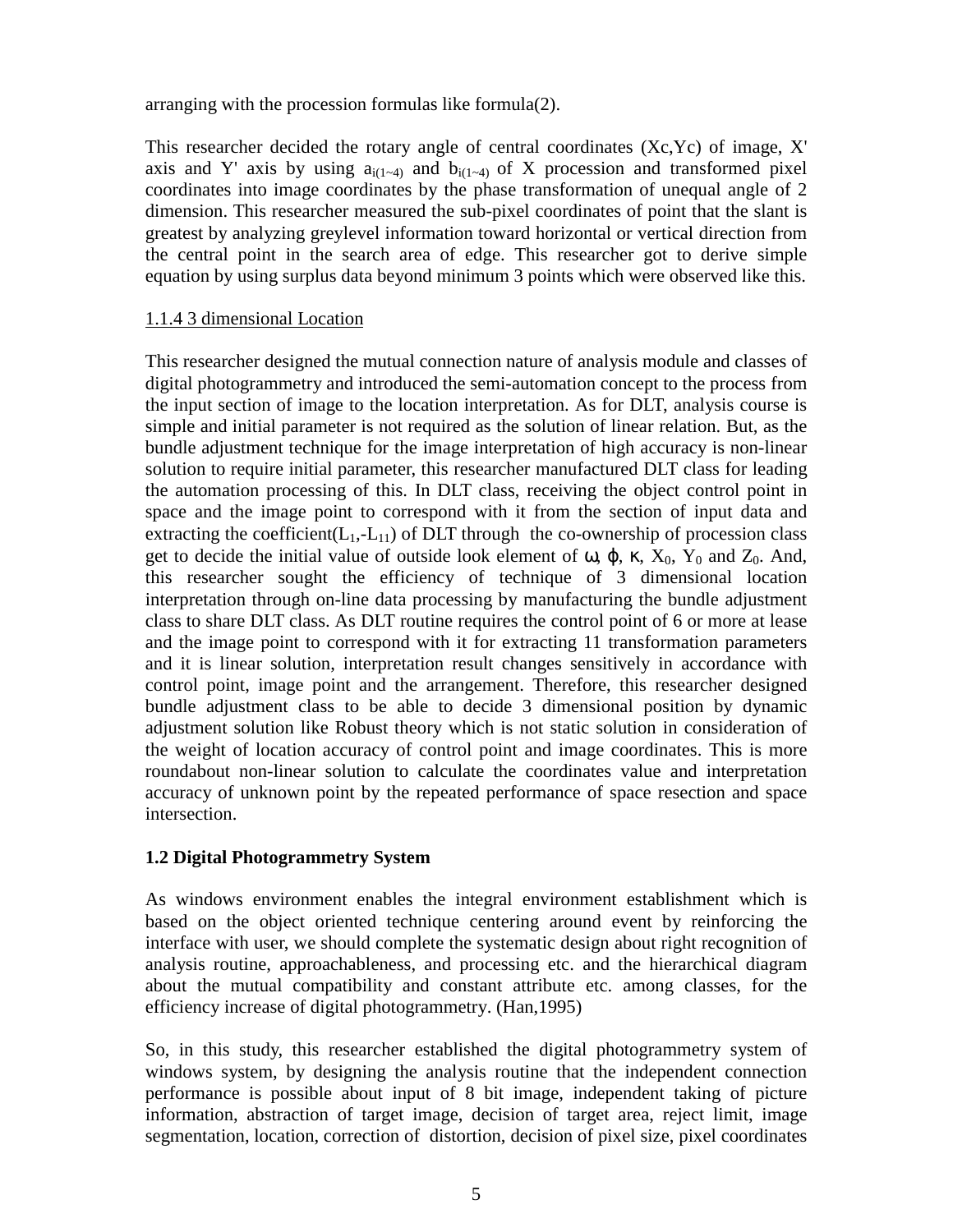transformation, coordinates transformation of scan image, DLT, and bundle adjustment, passing through the preprocessing course of raw image. Established system gets to perform the analysis module to want through mouse or keyboard that the interface with user is possible and enables visual analysis in addition to quantitative analysis to be based on simple data processing. And, we may acquire the location accuracy of subpixel beyond the location accuracy of characteristic of hardware about the image of size of standardized pixel space acquired from horizontal/vertical frame graver from the viewpoint of software, by defining the class about target recognition and location on the basis of pixel information of 256 stages. Besides, so as to extract more effective method of target location, we may choose the analysis routine to be suitable for the hierarchical of system most, by arranging 6 kinds of methods of image segmentation and 5 kinds of methods of location.

We may extract DLT coefficient and outside look element by utilizing the result of control point and the image coordinates with the data of Cholesky procession formula and may offer the convenience of system management for image analysis by designing the routine to process data to be able to measure more exact 3 dimensional position through using them as the initial value of bundle control.

Like this, this researcher could uplift the convenience, clearness and intuitive nature of system by establishing the integral environment of digital photogrammetry through forming the hierarchical relation and framework about the module of image analysis and the classes. And, about the independent data of various process courses that automation level is different, consistent analysis came to be possible through the systematic establishment to reach from lower class to upper class. As each analysis module exists in the form of objectification, the additional establishment of module and class that user may help analysis is easy, and the geometrical analysis to correspond mutually among images came to be possible without all the knowledge about image structure. Fig. 4 is what showed system window as the basic panel of digital photogrammetry system established for the location of image coordinates of target.

Fig. 4 System Windows

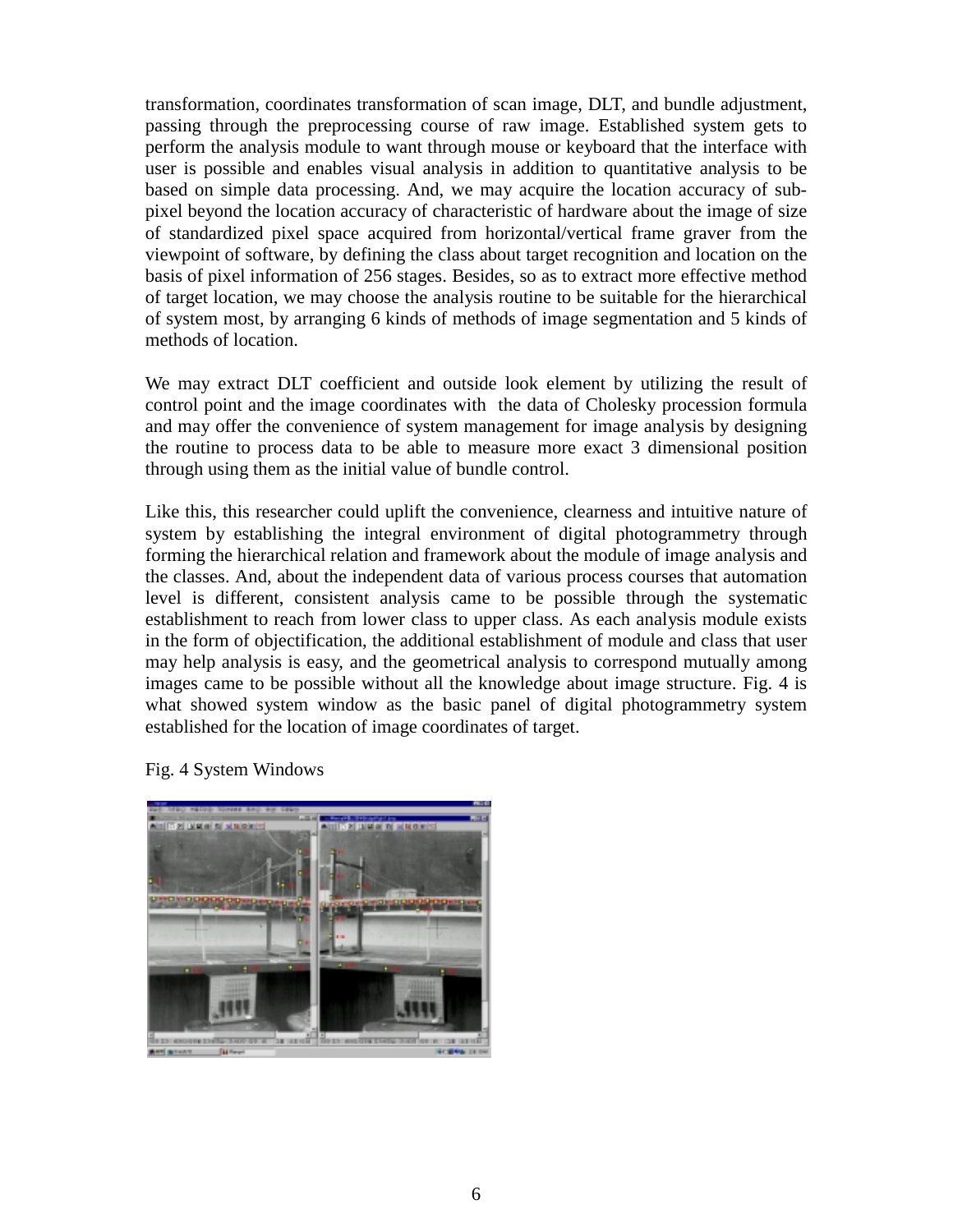| <b>Image Capture Media</b> |                    | Kodak                 |                    | Samsung              | Nikon          | Intergraph         |                   |
|----------------------------|--------------------|-----------------------|--------------------|----------------------|----------------|--------------------|-------------------|
| Ex. Condition              |                    | <b>DCS200</b>         | <b>DC50</b>        | $SV-D100$            | $F - 801$      | PhotoScan          |                   |
| $F$ -stop                  |                    | 11                    |                    | Auto                 | 11             |                    |                   |
| Shutter Speed(sec)         |                    | Auto<br>1/30          |                    | 1/125                |                |                    |                   |
| Ex. Distance(mm)           |                    | 2550                  |                    | 2350                 | 2550           | -                  |                   |
| Focal Length(mm)           |                    | 28                    | 35                 | 15.2                 | 35             | -                  |                   |
| Pixel Size( $\mu$ m)       |                    | $9 \times 9$          | $7.5 \times 7.5$   | $6.35 \times 7.40$   |                | $15 \times 15$     | $30 \times 30$    |
| Image Scale                |                    | 1/91                  | 1/67               | 1/155                | 1/73           |                    |                   |
|                            | Target Size(Pixel) | 10                    | 6                  | 10                   | 8<br>5         |                    |                   |
| File Size(Kbytes)          |                    | 480                   | 90                 | 57                   |                | 274<br>1096        |                   |
| Format                     | pixel              | 1524×1012             | $756 \times 504$   | $626 \times 480$     |                | $2400 \times 1600$ | $1200 \times 800$ |
| Size                       | mm                 | $13.716 \times 9.108$ | $5.67 \times 3.78$ | $3.975 \times 3.552$ | $36 \times 24$ |                    |                   |

Table 2 Description of Camera and Condition of Image Acqusition

#### **2. MONITORING OF STRUCTURE, AND ANALYSIS OF ACCURACY**

#### **2.1 Image Acquisition and Control Point Survey**

So as to verify the possibility of 3 dimensional geometrical image analysis about structure, this researcher manufactured the imitation bridge  $(120 \text{ (l)} \times 28 \text{ (w)} \times 42 \text{ (h)})$  in the form of suspension bridge. So as to compare the extraction of displacement quantity which is based on load change and the standard error which is based on image capture media by using the application program of established windows environment, this researcher planned the photography for the image acquisition of same time zone by manufacturing simultaneous shutter. And, so as to acquire the image of time zone which is same as the steel video camera by using digital camcoder that momentary image capture beyond 10 frame per second is possible, this researcher manufactured and installed timer. Fig. 5 is what showed the scene of image acquisition of imitation bridge including photography apparatus and all the systems used for image acquisition.

This researcher acquired image by using Kodak DCS200 and DC50, Samsung Camcoder SV-D100(I),(II), Nikon F-801 camera and changed 35 film into the scan image of 15 and 30 per pixel by using the PhotoScan of Intergraph. Table 2 is what showed the photography condition by the image capture media. Target attached to interpretation point leads the strong contrast between the target and the information of greylevel of background as the retro-reflective target of 8 size. This researcher executed the location of control point by arranging the reflective target like this as control point and using total station SET2B around object. After choosing 2 reference point toward the direction to be parallel with object, this researcher established 3 dimensional right angle coordinates system in space which establishes baseline direction as X axis, and vertical direction as Z axis, and right-angled direction to it as Y axis. And, this Fig. 5 Scene of Image Acquisition of Imitation Bridge researcher tried to measure displacement by loading in the range of middle of land to being many displacements to the model of tube axis.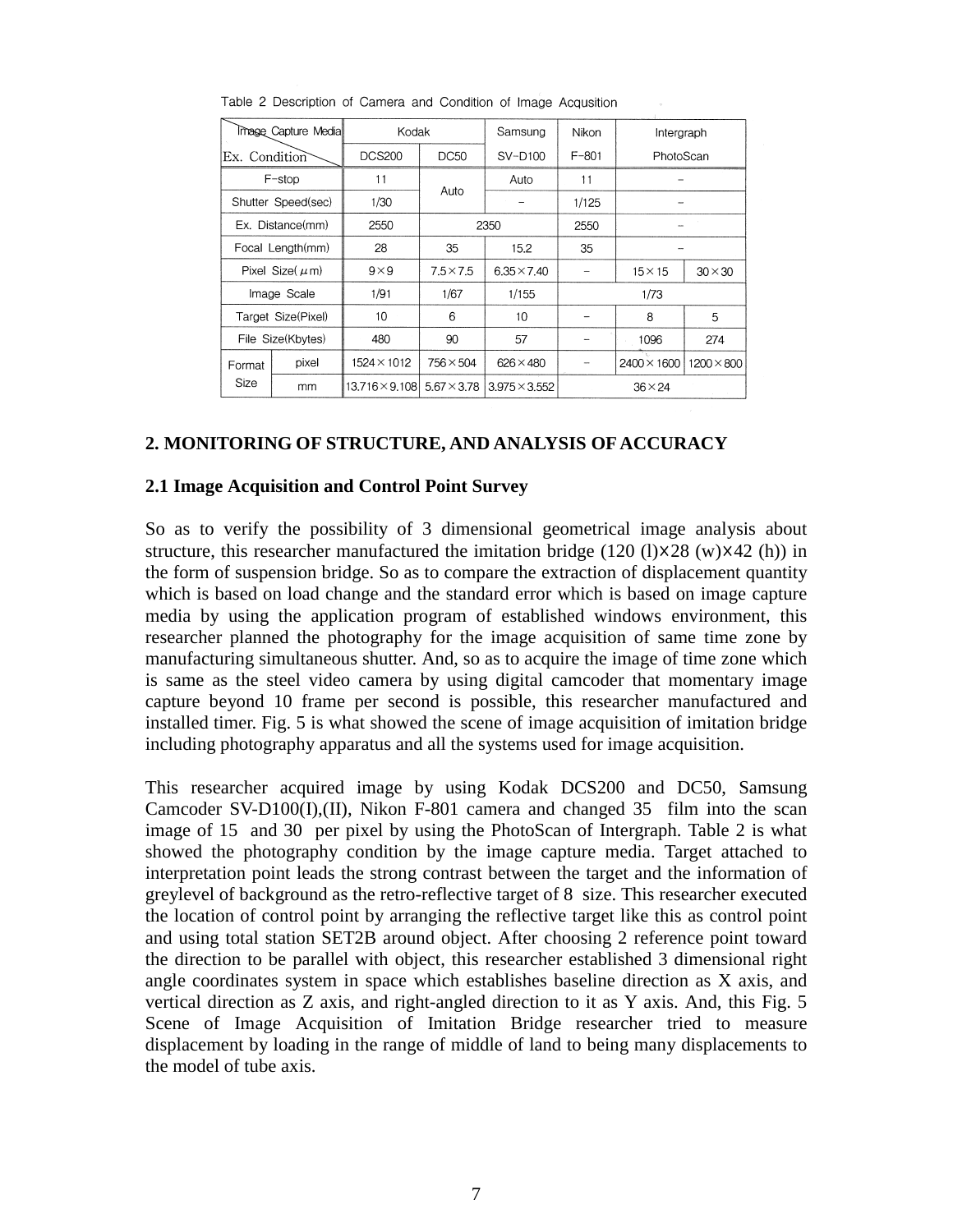

#### **2.2 Accuracy Analysis**

| Image        |                 | Standard Error(mm) |        |                |  |  |
|--------------|-----------------|--------------------|--------|----------------|--|--|
| Segmentation | Location        | $S_{X}$            | $S_Y$  | S <sub>7</sub> |  |  |
|              | CT <sub>1</sub> | 0.2125             | 0.2315 | 0.9987         |  |  |
|              | CT <sub>2</sub> | 0.2117             | 0.2825 | 1.0126         |  |  |
| $T-1$        | CT3             | 0.2446             | 0.2634 | 1.1521         |  |  |
|              | EL <sub>1</sub> | 0.2089             | 0.2266 | 0.9830         |  |  |
|              | EL2             | 0.3096             | 0.3360 | 1.4770         |  |  |
|              | CT <sub>1</sub> | 0.1877             | 0.2224 | 0.8714         |  |  |
|              | CT <sub>2</sub> | 0.1996             | 0.2383 | 0.9242         |  |  |
| $T-2$        | CT <sub>3</sub> | 0.1930             | 0.2272 | 0.8919         |  |  |
|              | EL1             | 0.2078             | 0.2075 | 0.8820         |  |  |
|              | <u>EL2</u>      | 0.2440             | 0.2894 | 1.1287         |  |  |
|              | CT <sub>1</sub> | 0.1920             | 0.2212 | 0.8665         |  |  |
|              | CT <sub>2</sub> | 0.1818             | 0.2140 | 0.8390         |  |  |
| $T-3$        | CT <sub>3</sub> | 0.1873             | 0.2203 | 0.8640         |  |  |
|              | EL <sub>1</sub> | 0.1800             | 0.2116 | 0.8301         |  |  |
|              | <u>EL2</u>      | 0.2417             | 0.2893 | 1.1108         |  |  |
|              | CT <sub>1</sub> | 0.1885             | 0.2282 | 0.8921         |  |  |
|              | CT <sub>2</sub> | 0.1891             | 0.2239 | 0.8756         |  |  |
| $T-4$        | CT <sub>3</sub> | 0.1940             | 0.2280 | 0.8958         |  |  |
|              | EL1             | 0.1983             | 0.2137 | 0.9263         |  |  |
|              | F12             | 0.2579             | 0.2813 | 1.2066         |  |  |
|              | CT <sub>1</sub> | 0.1967             | 0.2145 | 0.9217         |  |  |
|              | CT <sub>2</sub> | 0.1883             | 0.2220 | 0.8707         |  |  |
| $T-5$        | CT3             | 0.1876             | 0.2222 | 0.8642         |  |  |
|              | EL1             | 0.1880             | 0.2213 | 0.8682         |  |  |
|              | <u>EL2</u>      | 0.2423             | 0.2890 | 1.1109         |  |  |
|              | CT1             | 0.2099             | 0.2273 | 0.9810         |  |  |
|              | CT <sub>2</sub> | 0.2061             | 0.2235 | 0.9640         |  |  |
| Т-6          | CT <sub>3</sub> | 0.2073             | 0.2249 | 0.9697         |  |  |
|              | EL <sub>1</sub> | 0.2076             | 0.2249 | 0.9702         |  |  |
|              | FI <sub>2</sub> | 0.2522             | 0.3023 | 1.2386         |  |  |

Table 3 Standard Error by Location Method which is based on the Method of Image Segmentation

So as to improve the location accuracy of image coordinates, the processing level of analysis system, the proper image processing, and the location of sub-pixel of high accuracy are required. Therefore, in this study, this researcher executed the error analysis which is based on the method of image segmentation and the method of location which have influence on the location accuracy of target by using established program.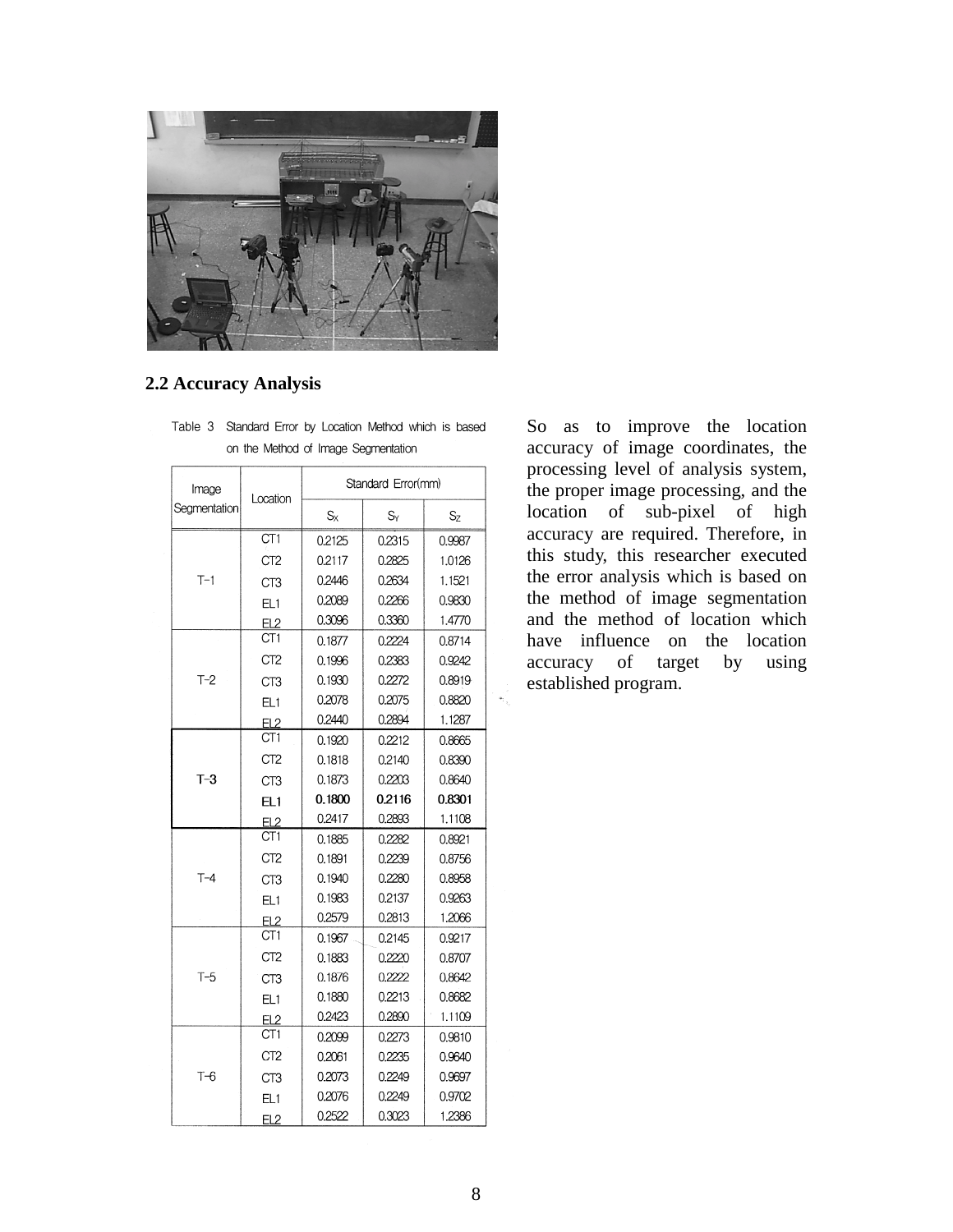#### 2.2.1 Standard Error to be based on the Method of Image Segmentation

One of important courses of image processing which have influence on the location accuracy of target is the establishment of threshold value by image segmentation. As, the size and form of target change by threshold value, the method of image segmentation for dichotomizing the background image that greylevel value is close to 0 and the target image that it is close to 255 is the course of image processing to have to consider necessarily for the improvement of location accuracy of target.

As the result that this researcher executed error analysis by applying the method of image segmentation and the location method like table 1 to the image of DCS200 camera and the image of same time zone of scan 15 , this researcher could extract the average standard error and 3 dimensional position error of XYZ axes like table 3. From this, this researcher could know that T-3 method of image segmentation which uses the average and standard error greylevel information in search area shows relatively better accuracy to show the relation between threshold value and accuracy which are based on the method of image segmentation on the basis of result of error analysis of table 3 is as is in table 4. This showed the tendency that the number of target to include decreases and the accuracy is improved as threshold value is big and that the number of target to include increases and the accuracy decreases relatively as threshold value is small as

| rable 4 Threshold Value and Accuracy Grade |       |       |       |       |       |         |  |
|--------------------------------------------|-------|-------|-------|-------|-------|---------|--|
| Image<br>Segmentation                      | $T-1$ | $T-2$ | $T-3$ | $T-4$ | $T-5$ | $T - 6$ |  |
| Threshold<br>Values                        | 96.8  | 193.1 | 246.3 | 169.7 | 212.3 | 141.6   |  |
| Pixel Number                               | 16    | 10.5  | 9     | 11    | 10    | 11.5    |  |
| Accuracy<br>Grade                          | 6th   | 3rd   | 1st   | 4th   | 2nd   | 5th     |  |

Toble 4 Throphold Volug  $\sim$   $\sim$ 

what showed the relation among method of image segmentation, threshold value, target size, and accuracy. From this, this researcher could know that T-3 method of image segmentation which uses the average and standard error of greylevel value in search area shows high efficiency about the pixel information of target image.

#### 2.2.2 Standard Error to be based on the Location Method

This researcher calculated the coordinates result of target and the error analysis by applying the technique of centroid location which enables the sub-pixel location of image coordinates and the ellipse fitting(EL) method to be based on edge detection through subdividing the pixel to be the physical location unit of system. Fig. 6 is what illustrated 3 dimensional position error by the method of image segmentation which is based on the location method. This researcher could see that fig. 6 shows minute size but better accuracy in comparison with the location method that EL(I) method is different as the result that this researcher executed the error analysis to be based on location method by using the image of same time period which was acquired with 2 SV-D<sub>100</sub>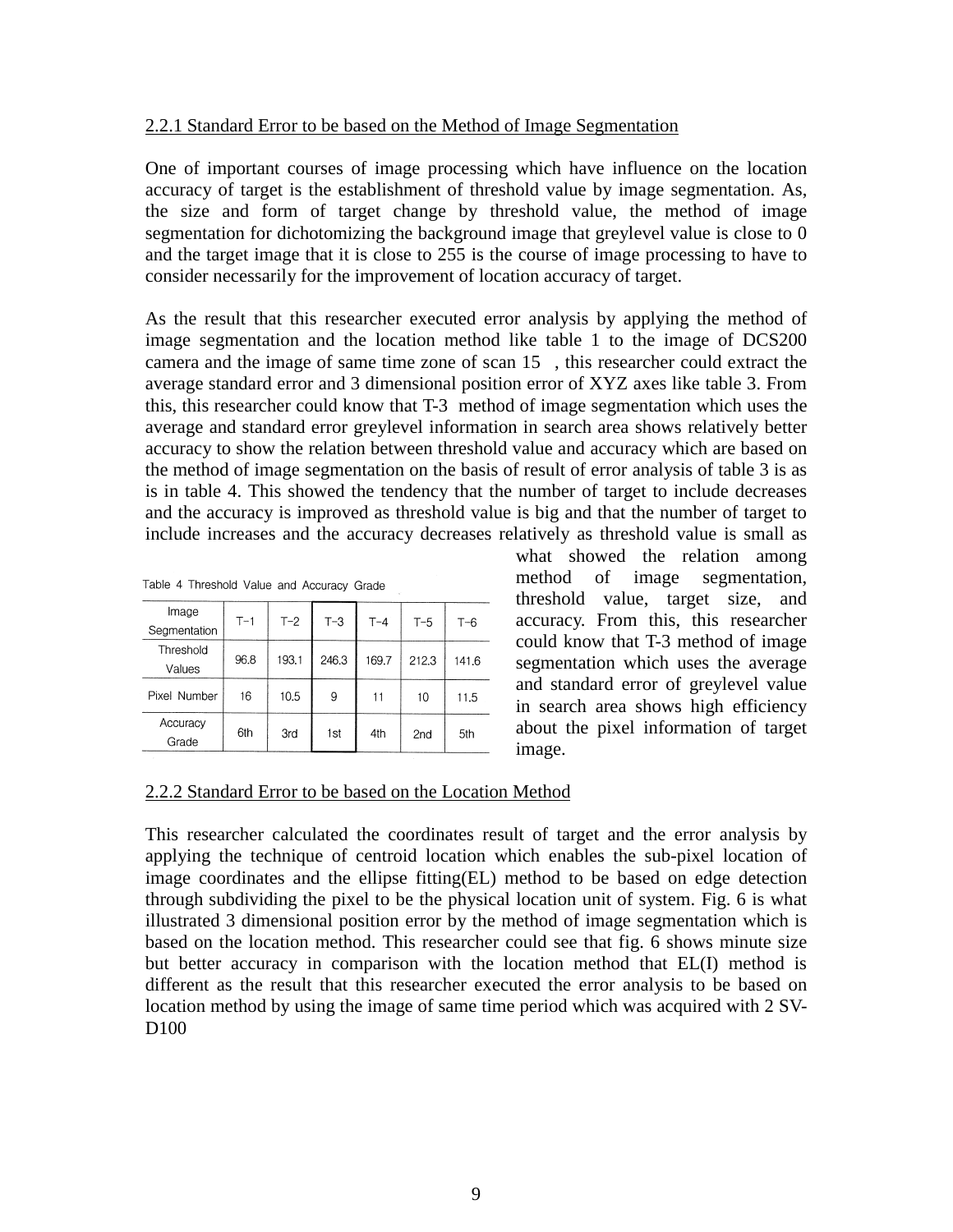

Fig. 6 3-dimensional Position Error by the Method of Image Segmentation which is based on the Location Method camcoders. And, out of centroid location methods, CT2 method which used greylevel value as weight showed more improved accuracy. The result interpreted by applying location EL(II) method showed the accuracy distribution which is low relatively in

comparison with the accuracy interpreted by applying other location algorithm, and it is considered that this became issue in the algorithm arrangement of mathematical model formula.

# 2.2.3 2 dimensional Target Location Accuracy

This researcher analyzed the location accuracy of sub-pixel of target by the image capture media by applying T-3 method of image segmentation and EL1 method of location to the image of same time zone. Table 5 is the result which extracted 2 dimensional location accuracy of target by analyzing the solid model to be based on the image capture media afterwards. In case of interpreting the image of same time zone of DCS200 and scan 15 , this researcher could obtain 2 dimensional target location accuracy of 3 or so and the pixel accuracy of 1/354. And, this researcher could obtain the precision of 1:800,000 or so at 2.6m or so of photography distance. Fig. 7 is what illustrated the relation between 2 dimensional target location accuracy and 3 dimensional position error which were interpreted by the method of image segmentation and the location method by the image capture media. Then, this researcher could know that 3 dimensional position error which is based on interpretation method becomes larger as irregular aspect as the location error of target becomes larger. Therefore, we can see that we should improve the location accuracy of sub-pixel of target and that the establishment of location algorithm of sub-pixel of high accuracy and the development of processing software are essential with the development of hardware that the image acquisition of high resolution is possible.

Fig. 7 2-dimensional Target Location Accuracy and 3 dimensional Position Error

| Image Capture Media |                                | Location Accuracy |         |           |
|---------------------|--------------------------------|-------------------|---------|-----------|
|                     |                                | (mm)              | (pixel) | Precision |
| ICM-A               | DC50 & SV-D100                 | 0.007601          | 1/66    | 1:300,000 |
| ICM-B               | DCS200 & $15 \mu m$ Scan Image | 0.003098          | 1/354   | 1:823,000 |
| $ICM-C$             | SV-D100( I, II)                | 0.006060          | 1/164   | ∶ 388.000 |
| ICM-D               | DCS200 & 35mm Film Image       | 0.002931          | 1/280   | :870,000  |
| ICM-E               | DCS200 & 30 $\mu$ m Scan Image | 0.006086          | 1/360   | 1:419,000 |

Table 5 2 dimensional Target Location Accuracy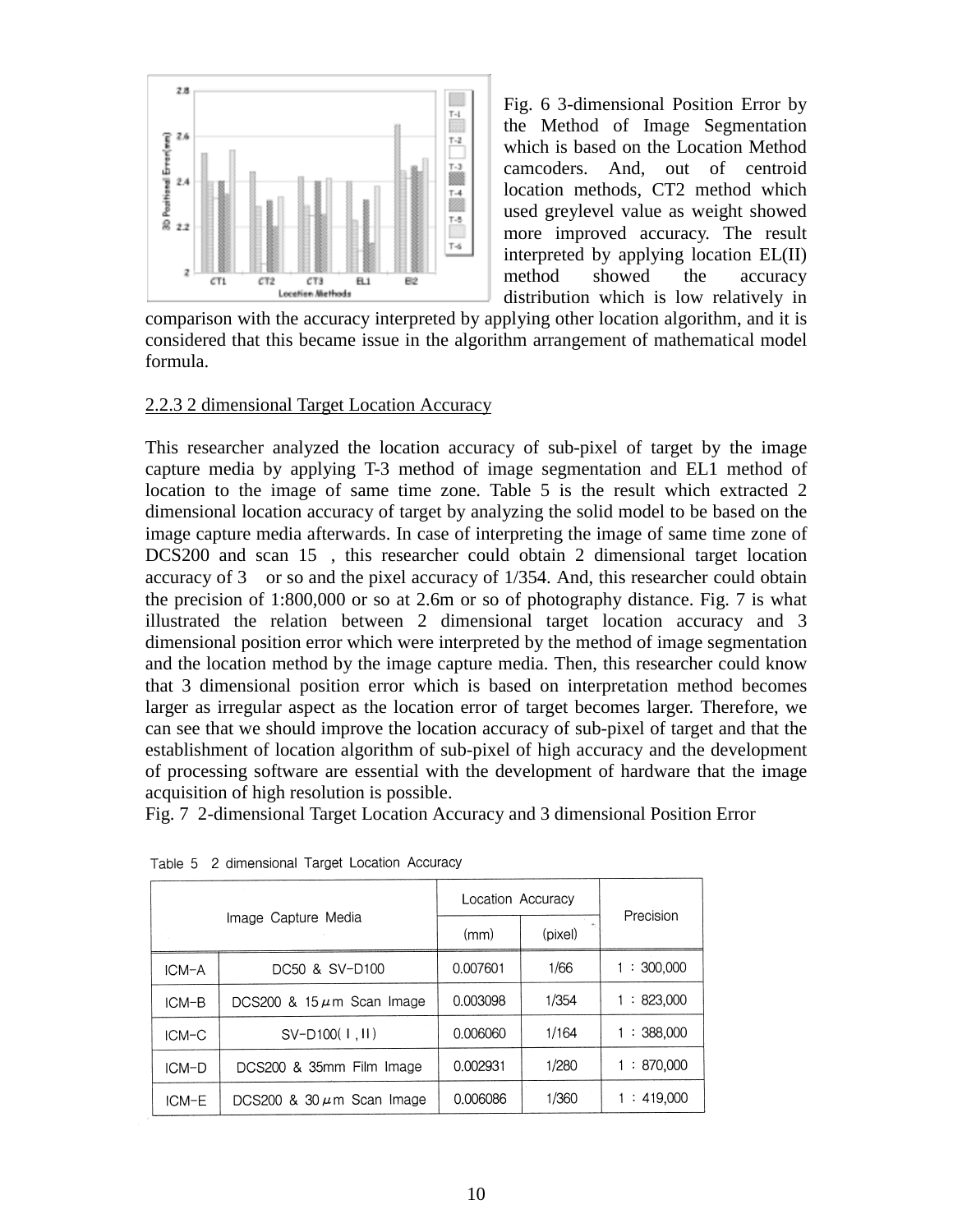

#### **2.3 Location of Displacement**

So as to measure the displacement of observation model which is based on load change, this researcher interpreted 22 image points attached to beam by loading total 9.6kg by 1.6kg by stages and applying T-3 method of image segmentation and EL1 method of location at initial state. In case of ICM-A, this researcher acquired the image of same time zone which is based on the load change of 7 stages by using DC50 and SV-D100, and it showed the standard error of Y axis(hanging direction) of 1.8918 or so. This is considered as the result induced from the systematic instability and low resolution of DC50 camera which showed serious lens distortion. The case of ICM-C showed the standard error of Y axis of 0.9641 as the result analyzed by capturing the image of same time zone which uses timer from the continuous frame acquired by using 2 SV-D100. As this may reduce the required time to be based on the acquisition and processing of on-line data in comparison with steel video camera, it is expected that establishing the hardware such as the image capture board of high resolution which can capture the increase of frame number per second and the momentary frame may increase the application for the location of displacement and momentary conduct of structure.



The case of ICM-D analyzed by using the image of DCS200 and the image of 35 film showed relatively most improved standard error of vertical direction of 0.1816 , and the case of ICM-B and ICM-E interpreted by scanning film image showed the standard error of the direction of Y Fig. 8 3 dimensional Position Error by Load which is based on the Image Capture Media axis of 0.2 or so. Fig. 8 is the result which illustrated 3

dimensional position error by load which is based on the image capture media. In case of analyzing the image of same time zone of scan of DCS200 and 15 film, the hanging quantity of 5.648 was generated at the time of loading 1.6kg, and the hanging quantity of 8.433 was generated at the time of loading 9.6kg. Thus, it could be seen that 70% or so of whole hanging quantity is generated at the time of initial loading. At this time, the standard error of vertical direction is 0.1819 . Fig. 9 is the result which illustrated the displacement quantity of vertical direction which is based on load in initial state as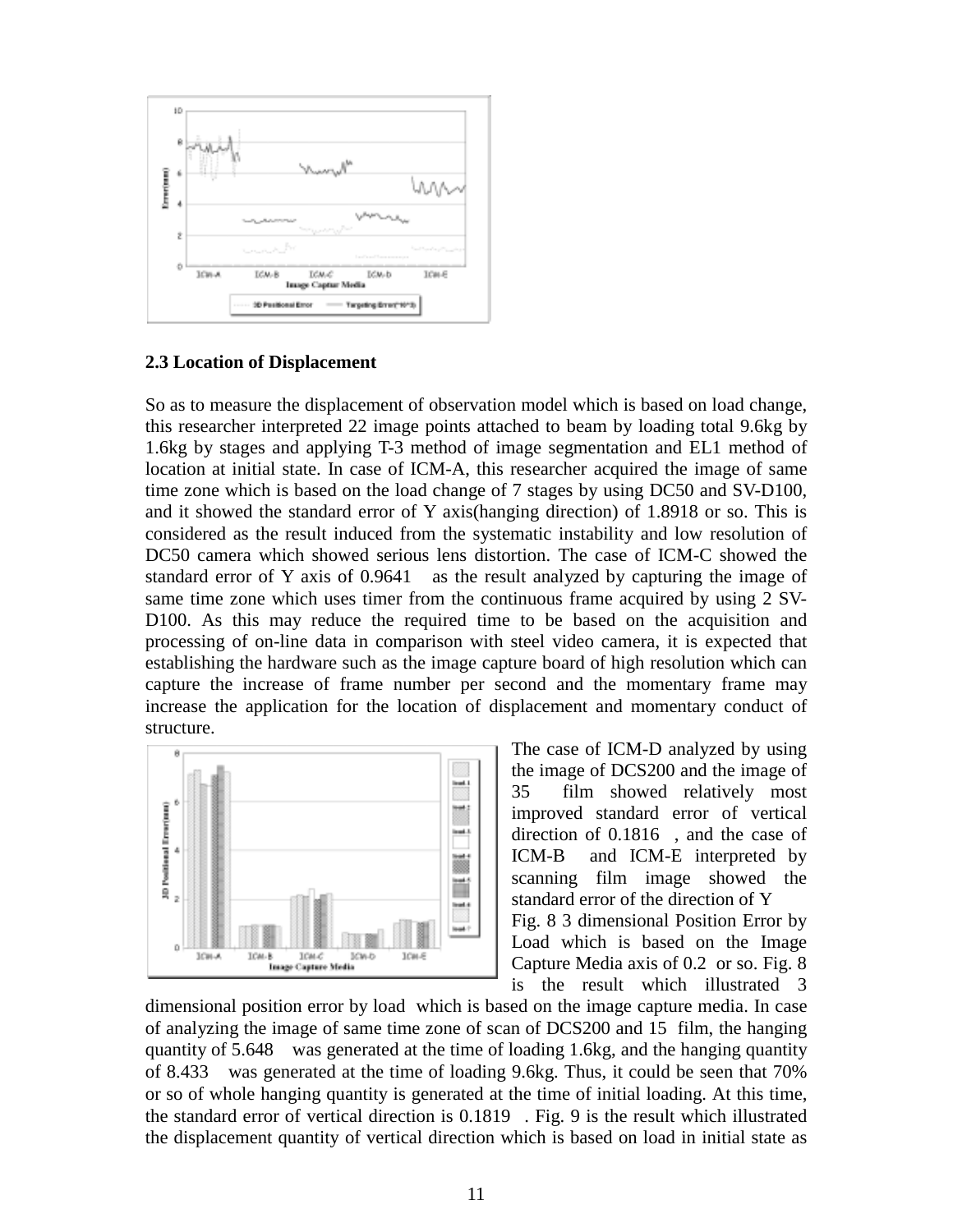relative coordinates result.

Like this, as I could create the base of module of image analysis that the addition and renewal of diverse camera in digital image, it is considered that many applications in diverse fields will be possible.analysis modules are easy in this study, it is considered that management will be possible by grafting various modules for performing the displacement interpretation of structure more efficiently through expanding the class of objectification concept of digital photogrammetry. And, as the interface and processing of on-line data are possible from CCD camera or digital.



Fig. 9 Vertical Displacement of Imitation Bridge which is based on Load

It is expected that the possibility to put digital photogrammetry to practical use will be very great as the location technique of version for the interpretation of displacement of large-size structure in civil engineering and diverse industry fields, if much study on the development of digital camera and analysis system is performed

# **3. CONCLUSION**

- 1. For the analysis of digital image, this researcher developed object oriented digital photogrammetry component by designing and establishing the hierarchical diagram about the class of user and the processing routine of data with objectification concept.
- 2. For the hierarchical connection performance of analysis routine, this researcher created the objectification structure of photogrammetry process by constituting the classes such as target location, coordinates transformation of scan image, bundle adjustment, and DLT.
- 3. This researcher could uplift the reliability of coordinates location of target and could establish reject limit for promoting the efficiency of target, as this researcher established the system of image coordinates by deciding the outer block part of scan image through the method of edge detection.
- 4. This researcher could see that the method of image segmentation (T-4) which uses the average and average error of greylevel information in search area and the ellipse fitting method(EL1) to be based on edge detection are ideal for the location of subpixel of target.
- 5. This researcher could perform the displacement location of imitation bridge more efficiently by developing the component to be able to expand the class of diverse subjects through designing each subject of digital photogrammetry process with the class of objectification concept.
- 6. It is expected that the application will be expanded to various industrial fields as well as construction field, if we seek the on-line of system that the location of real structure of real-time is possible with the continuous study for the improvement of accuracy of digital photogrammetry, in the future.